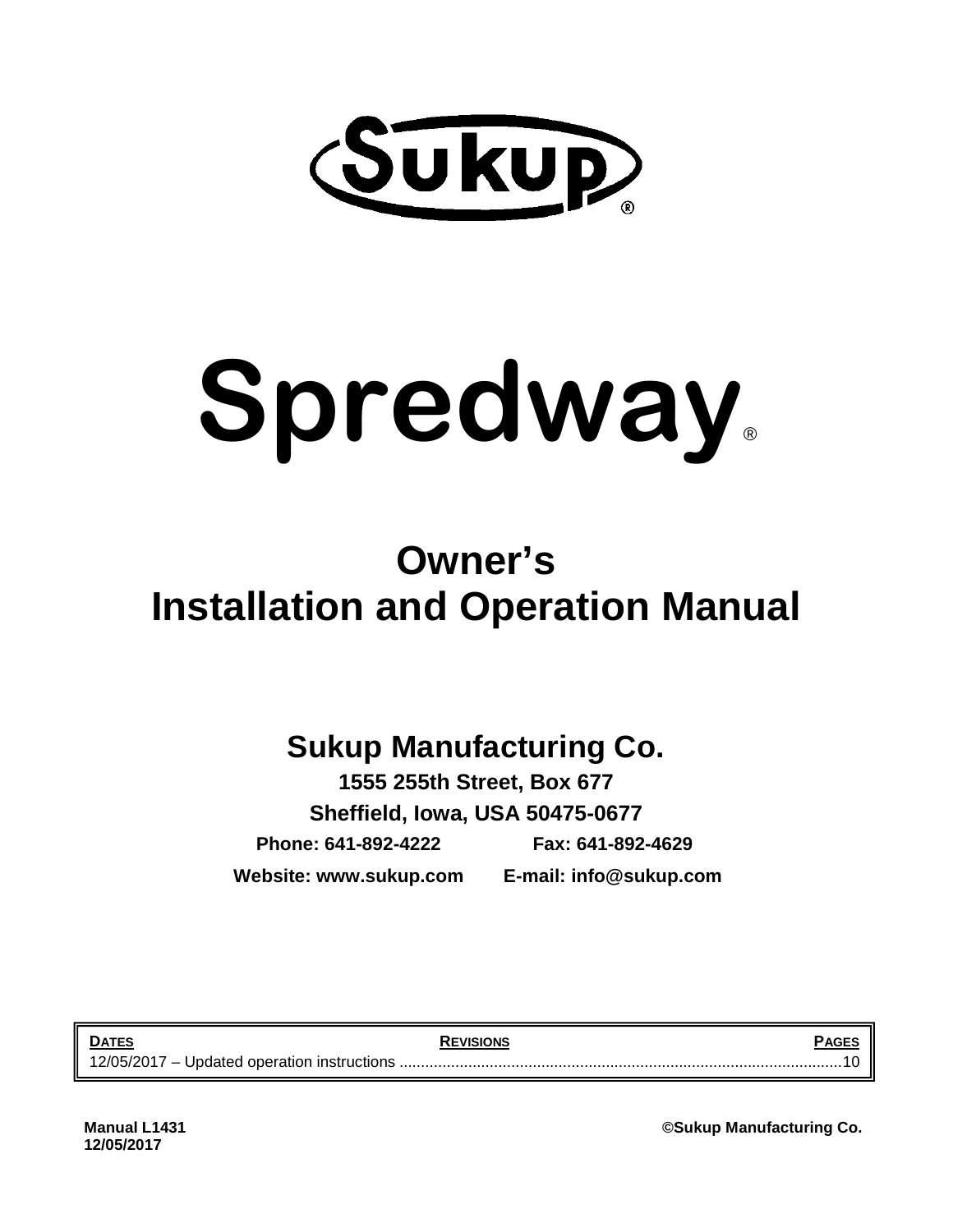#### **Table of Contents**

#### **TABLE OF CONTENTS**

Proper management is essential to ensure satisfactory performance. Sukup Manufacturing Co. is not liable for damage to grain resulting from improper management during drying or storage.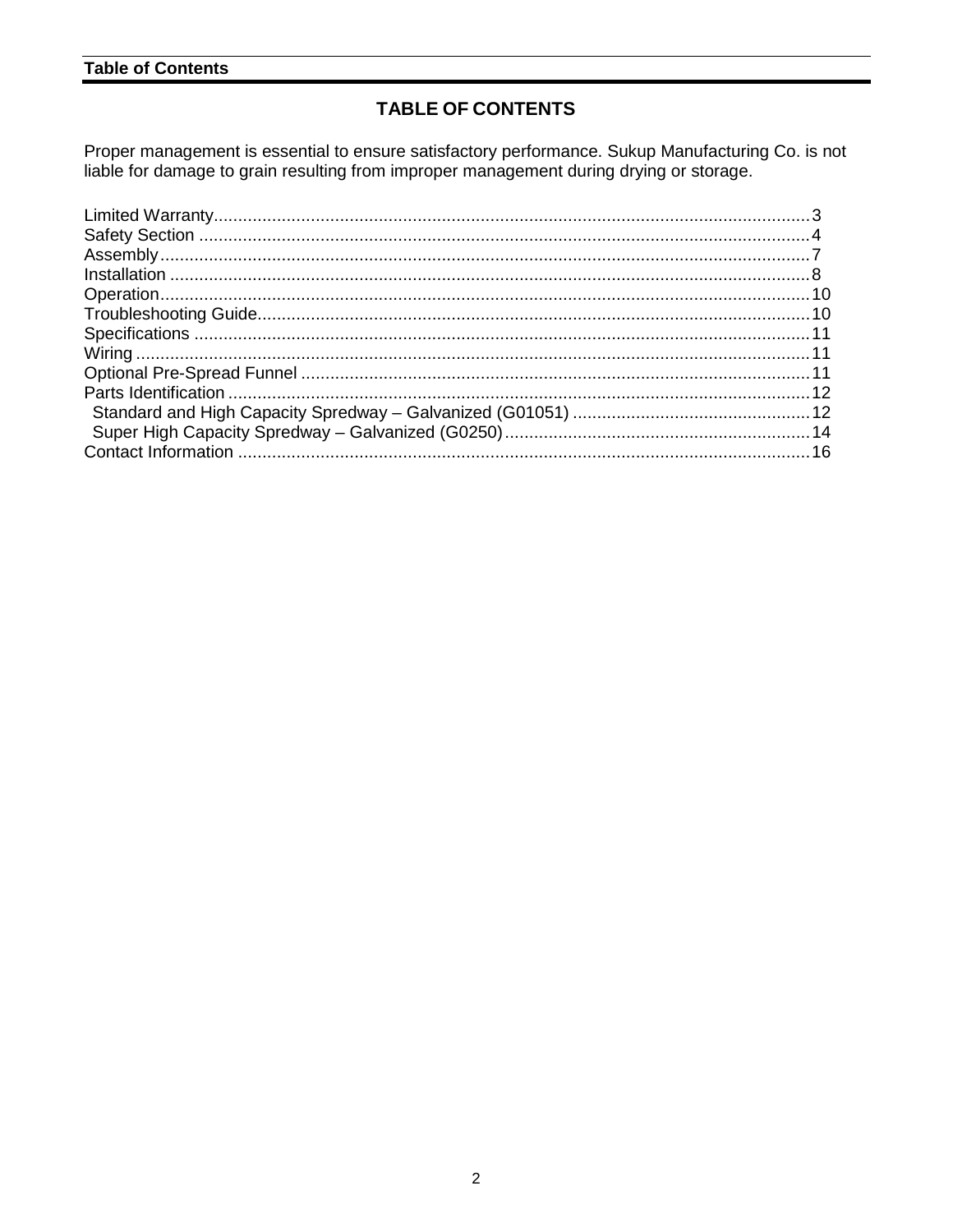

#### **Sukup Manufacturing Co.**

PO Box 677 Sheffield, IA USA 50475 Phone: 641-892-4222 Fax: 641-892-4629 E-mail: Info@sukup.com Visit us at: www.sukup.com

#### **GRAIN HANDLING & MATERIAL HANDLING LIMITED WARRANTY**

SUKUP MANUFACTURING CO. (Sukup) warrants to original retail purchaser that within time limits set forth, new equipment shall be free from defects in material and workmanship. A part will not be considered defective if it substantially fulfills performance specifications. This includes cosmetic (appearance) issues that will not affect life of product. Should any part prove defective within the warranty period, the part will be replaced without charge F.O.B. Sukup Manufacturing Co., Sheffield, Iowa USA or Distribution Centers - Arcola, Illinois; Aurora, Nebraska; Defiance, Ohio; Jonesboro, Arkansas; Cameron, Missouri; Watertown, South Dakota. To obtain warranty, a copy of original invoice is required, see reverse side.

THE FOREGOING LIMITED WARRANTY IS EXCLUSIVE AND IN LIEU OF ALL OTHER WARRANTIES OF MERCHANTABILITY, FITNESS OR PURPOSE AND OF ANY OTHER TYPE, WHETHER EXPRESS OR IMPLIED. Sukup neither assumes nor authorizes anyone to assume for it any other obligation or liability in connection with said part, and will not be liable for incidental or consequential damages. THE REMEDIES STATED HEREIN SHALL BE THE EXCLUSIVE REMEDIES AVAILABLE UNDER THIS LIMITED WARRANTY.

Sukup reserves the right to change specifications, add improvements or discontinue manufacture of any of its equipment without notice or obligation to purchasers of its equipment. This warranty gives you specific legal rights. You may also have other rights which vary according to state or province.

WARRANTY EXCLUSIONS - Labor, transportation, or any cost related to a service call is not provided by Sukup. This Limited Warranty does not apply to damage resulting from misuse, neglect, normal wear, accident or improper installation or maintenance. ITEMS NOT MANUFACTURED BY SUKUP (e.g. tires, belts, motors) ARE COVERED UNDER WARRANTIES OF THEIR RESPECTIVE MANUFACTURERS AND ARE EXCLUDED FROM COVERAGE UNDER THE SUKUP WARRANTY. Since the stirring down augers are so critical to the successful operation of the stirring machine, Sukup Manufacturing Co. will not warranty any machines unless they are equipped with Sukup down augers. SUKUP MANUFACTURING CO. MAKES NO WARRANTY, EXPRESS OR IMPLIED, WITH RESPECT TO DOWN AUGERS LONGER THAN 20', INCLUDING, WITHOUT LIMITATION, ANY WARRANTY OF MERCHANTABILITY AND WARRANTY OF FITNESS FOR A PARTICULAR PURPOSE.

Upon taking delivery of product, purchaser (dealer and/or end user) assumes responsibility for proper storage of all materials. Proper storage includes dry, temperature and humidity controlled facilities, which eliminate the potential of moisture, including condensation, from causing white rust and/or corrosion of any sort. Warranty does not extend to defects, damage or cosmetic (appearance) issues caused by improper storage or handling.

BASIC WARRANTY - All Sukup manufactured products are warranted for one year from date of purchase. Must be returned to Sukup within 30 days of failure.

**EXTENDED STIRRING MACHINE WARRANTY** - Sukup warrants stirring machines for two years from date of purchase.

EXTENDED STIRRING AUGER WARRANTY - Sukup warrants stirring down augers for two years from date of purchase. Must return top 18" of down auger to obtain credit.

EXTENDED FAN WARRANTY - Sukup warrants fans for two years from date of purchase.

EXTENDED HEATER CIRCUIT BOARD WARRANTY - Sukup warrants heater circuit boards for three years from date of purchase. Rebuilt circuit boards are warranted for one year from date of purchase.

EXTENDED MATERIAL HANDLING WARRANTY - Sukup warrants Material Handling, excluding structural support systems, for two years from date of purchase.

ELECTRIC MOTOR WARRANTY - The manufacturers of electric motors warranty their motors through authorized service centers for a 2 year period from motor date code. Contact motor manufacturer for nearest location. If motor warranty is refused by a service center based upon date of manufacture, use the following procedure: Have motor repair shop fill out warranty report form as if they were providing warranty service. State on report reason for refusal. Send report, motor nameplate, and proof of purchase date (invoice from Sukup and invoice for your customer) to Sukup. If electric motor warranty is not satisfactorily handled by motor service center, contact Sukup for assistance. Sukup will attempt to obtain warranty from motor manufacturer, any credit obtained will be passed on. Warranty may also be obtained by returning motor to Sukup Manufacturing Co. or Distribution Centers with prior authorization. NOTE: Sukup will not be responsible for unauthorized motor replacement or repair. Labor for removal of motor from fan not included.

WARRANTY CERTIFICATION - Warranty registration card should be mailed within one month of product delivery to certify warranty coverage.

UNAPPROVED PARTS OR MODIFICATION - All obligations of Sukup under this warranty are terminated if unapproved parts such as stirring augers longer than 20' are used, or if equipment is modified or altered in any way not approved by Sukup. ©3/07/16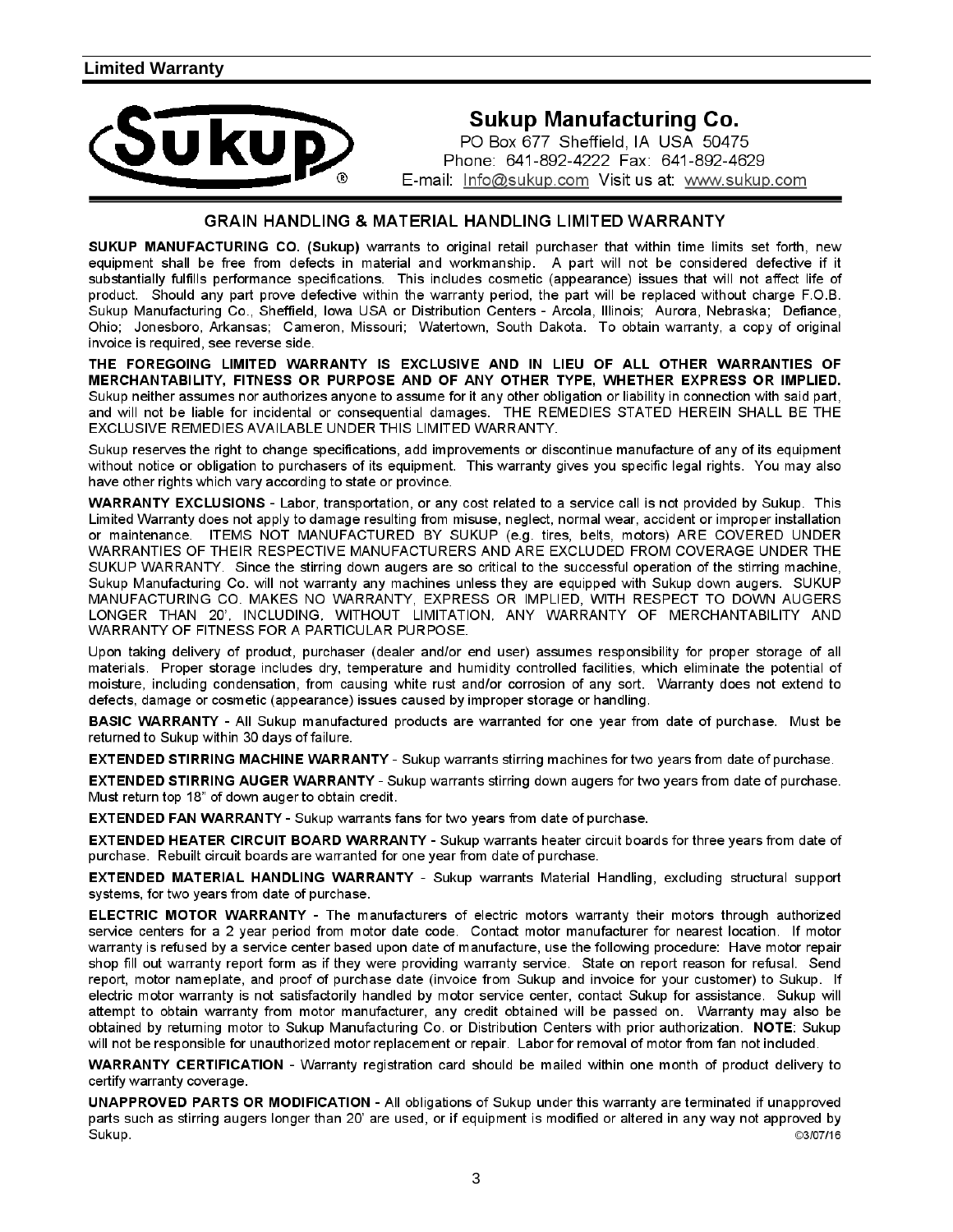#### **Safety Section**



 Read manual before installing or using product. Failure to follow instructions and safety precautions in manual can result in death or serious injury. Keep manual in a safe location for future reference.



They indicate potential hazards and levels of intensity.



RED - **DANGER** indicates an imminently hazardous

situation which, if not avoided, will result in death or serious injury.



#### ORANGE - **WARNING**

indicates a potentially

hazardous situation which, if not avoided, could result in death or serious injury.



YELLOW - **CAUTION** 

indicates a potentially hazardous situation which, if not avoided, may result in minor or moderate injury.

**NOTICE** 

BLUE - **NOTICE** alerts you to practices unrelated to personal

injury, such as messages related to property damage.

**IMPORTANT:** To prevent serious injury or death to you or your family, it is essential that safety decals are clearly visible, in good condition, and applied to the appropriate equipment.

#### **FOLLOW MANUAL & SAFETY DECAL MESSAGES**

**Carefully read this manual and all safety decals on your equipment.** Safety decals must be kept in good condition. Replace missing or damaged safety decals by contacting Sukup Manufacturing Co. via mail at PO



Box 677, Sheffield, Iowa USA, 50475; by phone at 641-892-4222; or by e-mail at info@sukup.com.

It is the responsibility of the owner/operator to know what specific requirements, precautions, and work hazards exist. It is also the responsibility of the owner/operator to inform anyone operating or working in the area of this equipment of hazards and safety precautions that need to be taken to avoid personal injury or death. Always keep children away from bins and vehicles with flowing grain.

Make no unauthorized modifications to machine. Modifications may endanger function and/or safety of unit. Keep unit in good working condition. Keep shields in place. Replace worn or missing shields free of charge by contacting Sukup Manufacturing Co.

#### **GRAIN BIN SAFETY**

Owners/operators are responsible for developing site-specific confined space entry procedures. OSHA's confined space entry procedures (29CFR 1910.146) can be found at www.osha.gov.

#### **If you must enter bin for repair or maintenance:**

- Use a safety harness, safety line and respirator
- Station another person outside of bin
- Avoid the center of the bin
- Wear appropriate personal protective equipment
- Keep clear of all augers and moving parts



**DANGER:** Never enter bin unless all power is locked out and another person is present.



**Rotating augers can kill or dismember!** 

#### **NEVER enter bin when augers are running!**

When bin is nearly empty, sweep auger will travel at an increasingly fast speed. Keep away from sweep and sump augers to avoid entanglement.



Failure to follow precautions above will result in death or serious injury.

**DANGER:** Flowing grain may trap and suffocate. If you enter a bin of flowing grain you can be completely submerged in grain in about 8 seconds.



Failure to heed this warning will result in death or serious injury.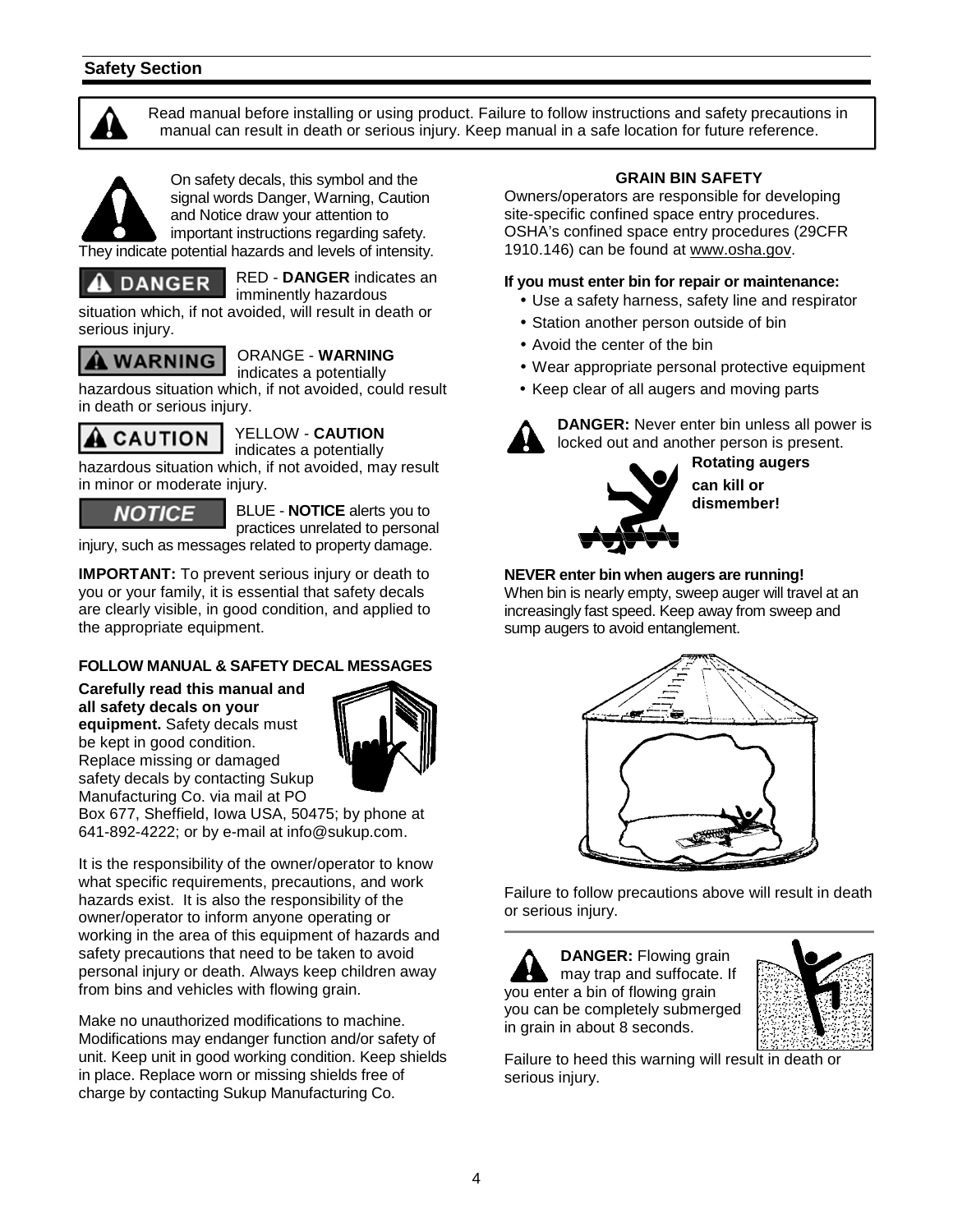#### **Safety Section**

To avoid electric shock or electrocution, all equipment must be properly wired and grounded according to electrical codes. Have unit wired by qualified electrician.



Have an electrician install a main power disconnect switch capable of being locked only in OFF position.

Mark disconnect clearly as to equipment it operates. Always lock out main power disconnect switch whenever equipment is not in use.



**WARNING:** When servicing equipment, never enter bin unless all power is locked out and another person is present. Always LOCK OUT all power and always check with voltage meter before servicing.

Failure to do so could result in death or serious injury.

Owners/operators are responsible for developing site-specific Lockout/Tagout procedures based on equipment at their work site. See OSHA's typical minimal lockout procedures (29CFR 1910.147 App A) at www.osha.gov.

#### **WARNING: KEEP CLEAR OF ALL MOVING PARTS**.

Keep people (ESPECIALLY YOUTH) away from equipment, particularly during operation.

Keep away from all moving parts. Keep all shields in place. **SHUT OFF AND LOCK OUT** all power before servicing.



Failure to follow precautions above could result in death or serious injury.

**WARNING:** Metal is slippery when wet. To avoid falls, never carry items if climbing on bin. Maintain secure hand and foothold if climbing on bin. Failure to do so could result in death or serious injury.





**CAUTION:** Metal edges are sharp. To avoid injury, wear protective clothing and handle equipment and parts with care.

Failure to do so may result in minor or moderate injury.

#### **PERSONAL PROTECTIVE EQUIPMENT**



Owners/Operators are responsible for developing site-specific personal protective equipment standards. OSHA's personal protective equipment standards (29CFR 1910.132) can be found at www.osha.gov.

#### **EMERGENCIES – KNOW WHAT TO DO**

Have emergency numbers and written directions to work site readily available in case of emergency. An area for emergency phone numbers to be recorded is provided below and at end of this manual.

| Ambulance • Fire • Police: 9-1-1 |
|----------------------------------|
| Bin rescue team:                 |
| Emergency medical squad: _       |
| <b>Address of work site:</b>     |
| Directions to work site:         |
|                                  |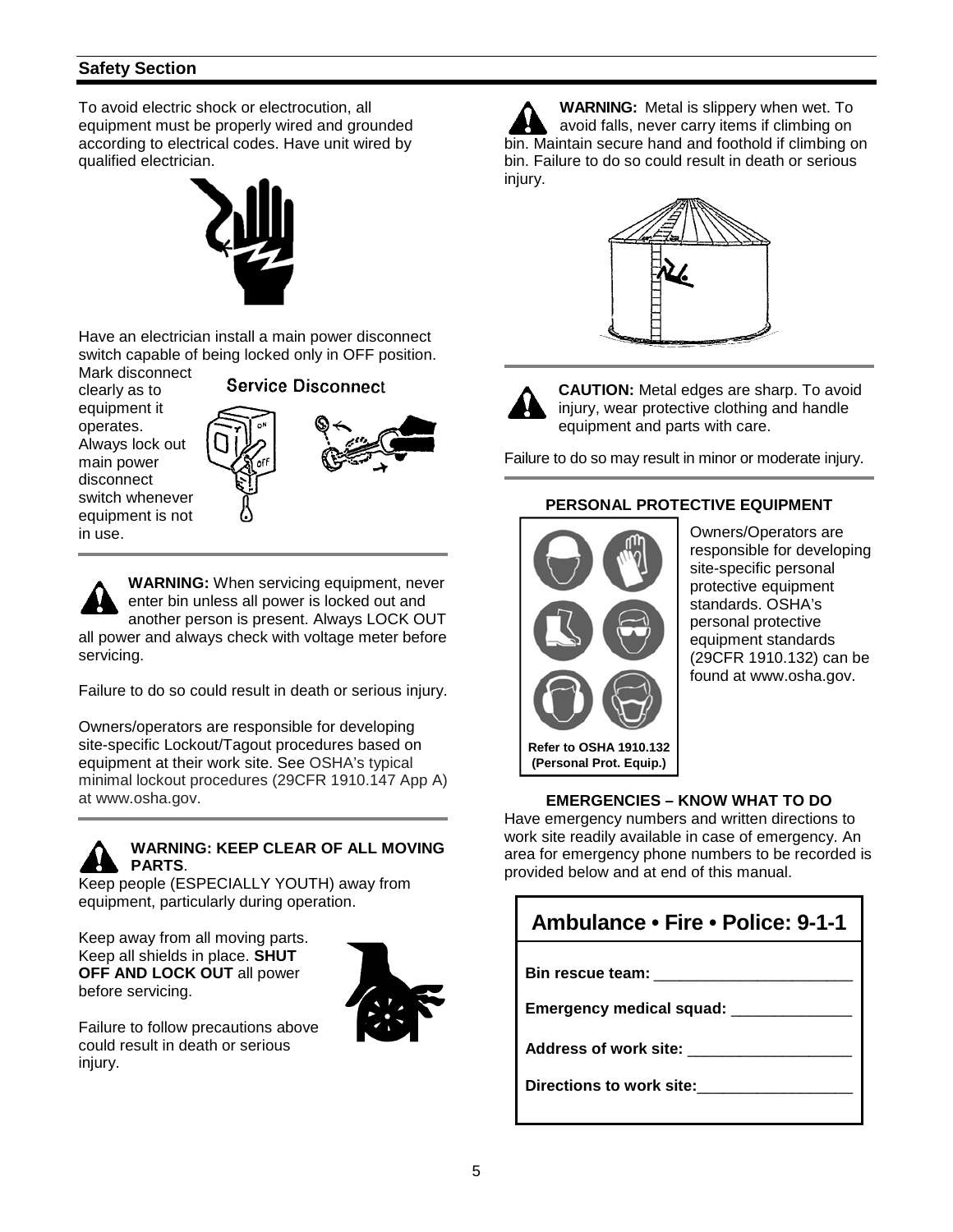#### **Safety Section**

Safety decals should be mounted on your equipment as shown in this safety section. Yearly and prior to equipment use, check that all decals and shields are in place and legible.

To order a replacement decal or shield at no charge, contact your dealer or Sukup Manufacturing Co., Box 677, Sheffield, IA USA 50475. If replacement is necessary, make sure location for decal is free from grease, oil and dirt. Remove backing from decal and place in proper position.

Decals 1 and 2 must be mounted during installation. Decal 3 is mounted at factory. Make sure location for decal is free from grease, oil, and dirt. Remove backing from decal and place in proper position.

**IMPORTANT:** If suggested locations are not clearly visible, place safety decals in a more suitable area. Never cover up any existing safety decals.

1. **DECAL L0281 – WARNING:** To avoid serious injury or death. **Mount this decal** on bin sheet near door handle.



2. **DECAL L0258A – DANGER:** Do not enter this bin! **Mount this decal** on bin sheet near door handle and at all other entry points. Also mount this decal at eye level on bin sheet near ladder going to roof.



3. **DECAL L0284 – WARNING:** Keep away from all moving parts. Decal is factory-mounted on motor.

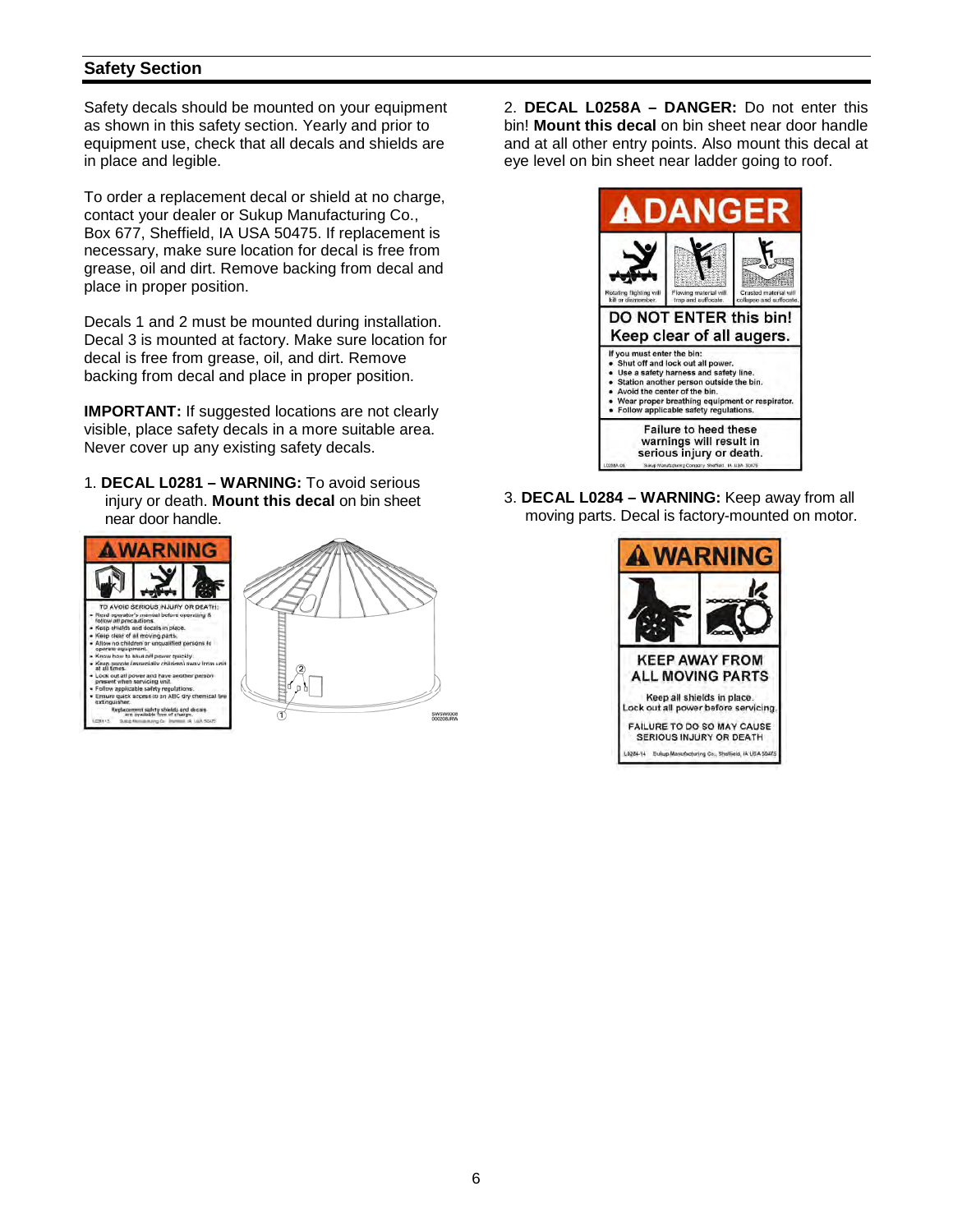#### **Assembly**

#### **ASSEMBLY**

Read all instructions carefully before beginning. Spredway model number is printed on Spredway shipping carton. Standard Spredways are marked "Spredway." High Capacity Spredways are marked "High Capacity." Assemble Spredway according to drawings on this page and following instructions.

1. Bolt motor to motor mount using four 5/16 x 1" bolts, nuts and lock washers. Align motor pulley to flat pulley by sliding on motor shaft. **NOTE:** Align belt when Spredway is in operating position.





- 5. Remove hinge pin from adjusting rod. Place spreading pans and pitch adjusting rod together and replace hinge pin. Secure hinge pin with hairpin clip. Hairpin clips should be snapped on all the way. See Fig. 2. See operating instructions for setting angle of pans.
- 6. Place pre-spread ring inside cone, allowing slots in ring to slip over Spredway arms. Secure ring by installing hairpin clips - found in parts sack - through holes provided in Spredway arms.
- 7. After Spredway has been assembled it is ready to be installed in bin. Following figures show different ways to mount Spredway. Determine which applies and follow instructions for that method. Spredway is shipped with a set of standard rigid mount brackets.
- 2. Place belt on pulleys. Bend belt hook around belt as shown. **CAUTION:** Belt should not scrape on hook or it may cut belt.
- 3. Center flow holes in spreading pans should be about 1/3 open for bins less than 24' in diameter. For larger bins, holes should be 1/2 open. Be sure bolt on cover is tight after adjustment.
- 4. To mount pan to spreader, lower pitch adjusting rod by loosening locking handle and pre-spread disc inside of cone. Lower adjusting rod so its end is about 3" below main bearing shaft. See Fig. 2. One end of stationary pitch control arm comes mounted to pan. Mount other end of control arm to main bearing shaft. Secure with hairpin clips. Repeat this step for second pan.



**Fig. 2 – Mounting pans to spreader**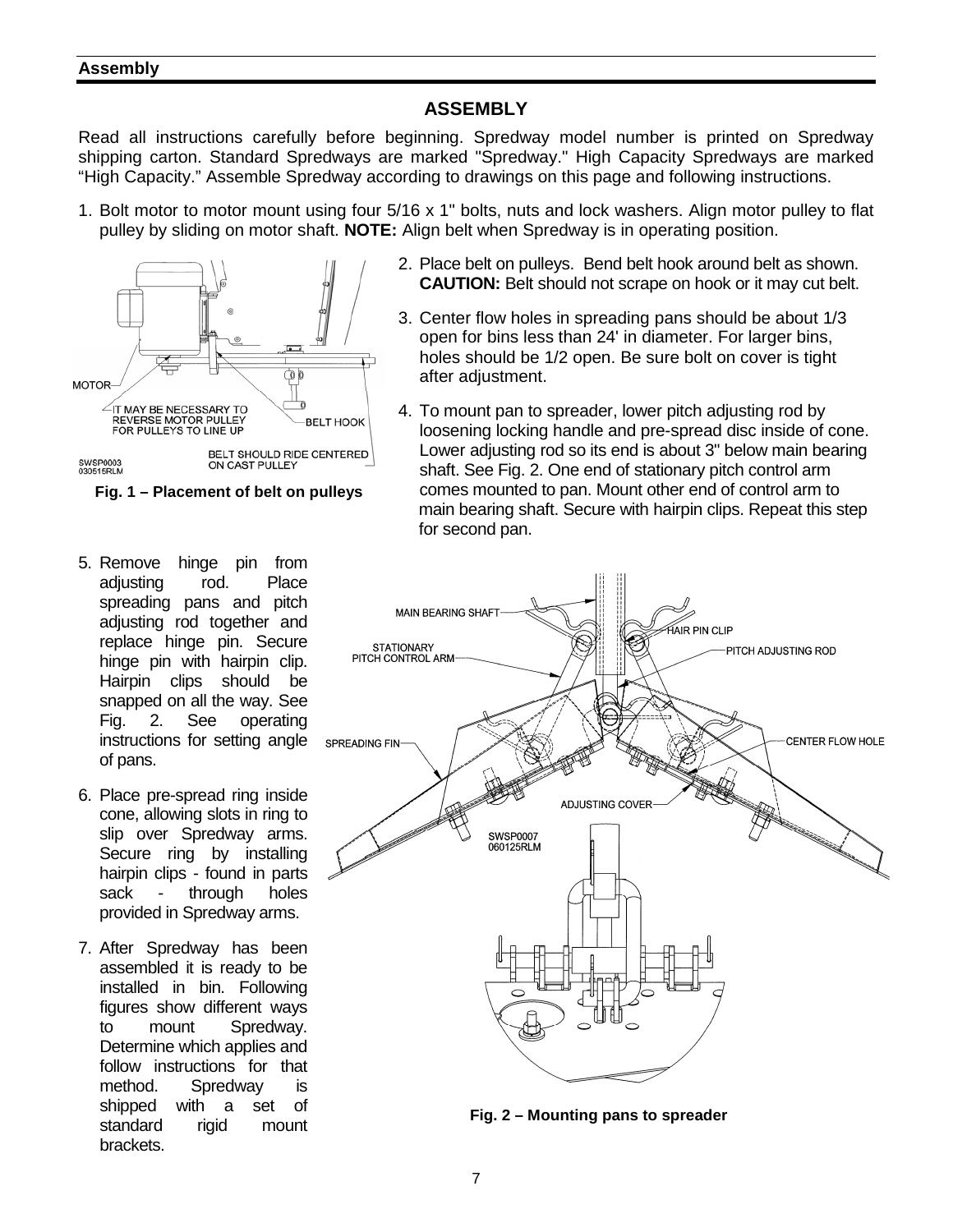#### **INSTALLATION**

#### **Hanger Brackets**

#### **Standard and Hi-Capacity with Rigid Mount**



| REF#          | <b>DESCRIPTION</b>            |       | $QTY.$ COMP. # |
|---------------|-------------------------------|-------|----------------|
|               | Rigid hanger, 2006 (3)        | 1 set | G0197A         |
| $\mathcal{P}$ | Peak ring bracket (Rigid) (3) | 1 set | G0196A         |
| 3             | Bolt, 5/16 - 18 x 1", PLT     | 18    | J0527          |
|               | Lock washer, 5/16", PLT       | 18    | J1200          |
| 5             | Hex nut, 5/16" - 18           | 18    | J1002          |
| 6             | Flat washer, 5/16"            | 18    | J1111          |

- 1. Divide circumferences of center fill ring into three (3) equal parts. Position brackets so Spredway will be level. If holes are provided in peak ring, Steps 1 and 2 may be eliminated.
- 2. Mark and drill 5/16" holes. Bolt brackets into place.
- 3. Holes have been provided in rigid mount hanger brackets to allow for multiple Spredway positions. Bolt Spredway to brackets using 5/16 x 1" bolts. Ensure Spredway is level.

#### **Super Hi-Capacity**

- 1. Divide circumferences of center fill ring into three (3) equal parts. Position brackets so Spredway will be level.
- 2. Mark and drill 5/16" holes. Bolt brackets into place.
- 3. Place hangers into slots on Spredway cone straps and lower Spredway into opening\*. Place hangers into slots on brackets bolted to fill ring. Ensure Spredway is level.

| $REF.$ # | <b>DESCRIPTION</b>         | QTY.  | COMP.# |
|----------|----------------------------|-------|--------|
|          | Hanger, 15" (3)            | 1 set | G0212A |
|          | Hanger, 26" (3)            | 1 set | G0213A |
| 2        | Adapter hanger bracket (3) | 1 set | G0125A |
| 3        | Bolt, 5/16 - 18 x 1", PLT  | 6     | J0527  |
| 4        | Lock washer, 5/16"         | 6     | J1200  |
| 5        | Nut, 5/16" - 18            | 6     | J1002  |



**Fig. 4 – Super High-Capacity** 

\*If bin's fill ring is too small for Spredway to fit through, use a winch to raise it from inside of bin.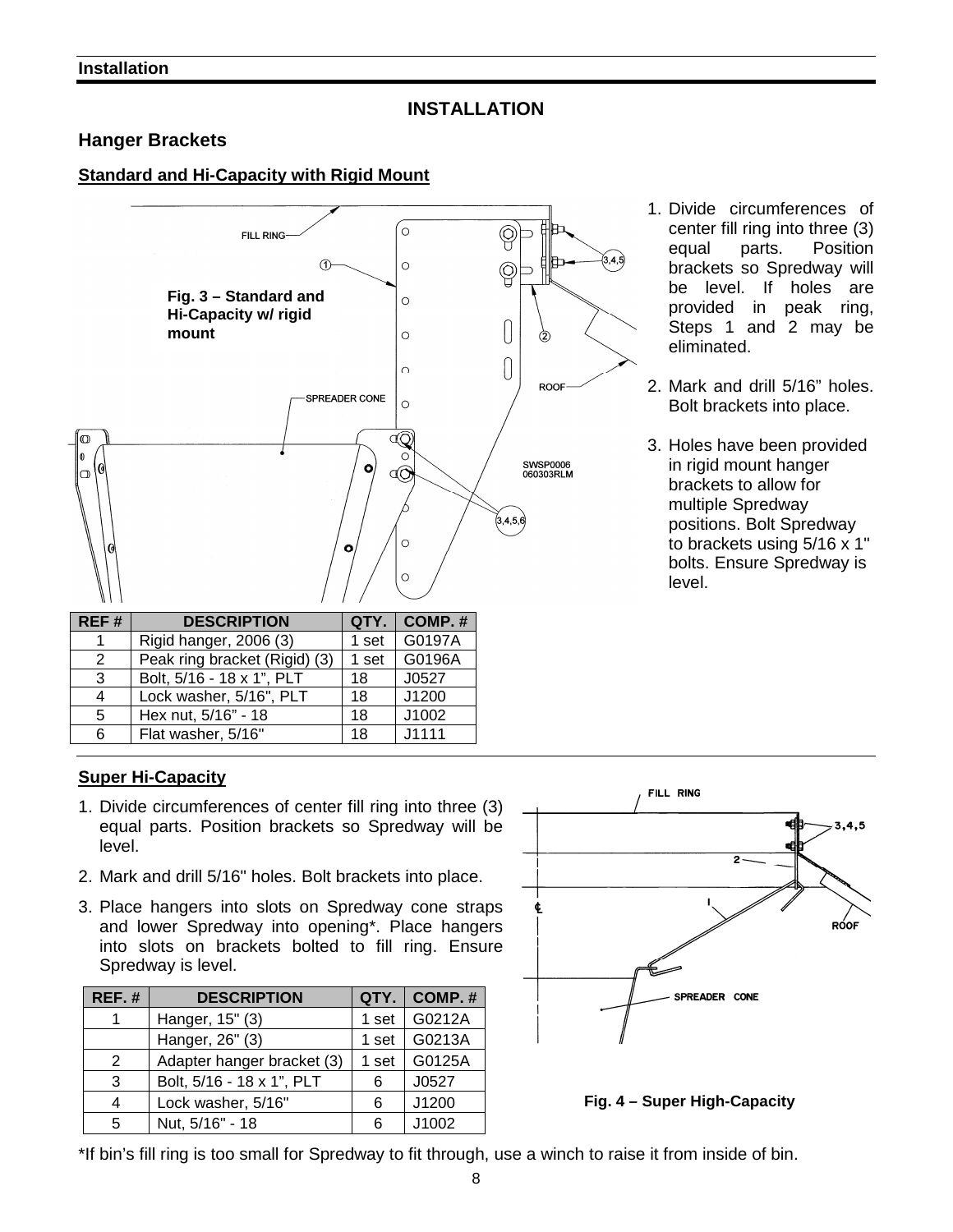#### **Installation**

#### **Sioux**



- 1. Bolt Sioux brackets to Spredway cone straps with 5/16" bolts.
- 2. Lower Spredway into fill ring\*. Ensure Spredway is level. Mark and drill 5/16" holes. Bolt Spredway into place.
- 3. Use optional vertical brackets if required. If pre spread funnel is used, use longer vertical brackets. See Fig. 5.

| REF.# | <b>DESCRIPTION</b>           |           | $QTY.$   COMP. # |
|-------|------------------------------|-----------|------------------|
| 1     | Sioux bracket (3)            | 1 set     | G0130A           |
| 2     | Vertical bracket 7" long (3) | 1 set     | G0132A           |
|       | 18" long (3)                 | 1 set     | G0137A           |
| 3     | Bolt, 5/16 - 18 x 1", PLT    | $12 - 18$ | J0527            |
| 4     | Lock washer, 5/16"           | $12 - 18$ | J1200            |
| 5     | Nut, 5/16" - 18, PLT         | $12 - 18$ | $\vert$ J1002    |

#### **MFS**

- 1. Bolt brackets to Spredway cone straps with 5/16" bolts.
- 2. Lower assembled Spredway into opening\*. Level Spredway. Mark and drill 5/16" holes for mounting bolts. Bolt brackets to fill ring.
- 3. Use optional vertical brackets if required. If pre-spread funnel is used, use longer vertical brackets. See table below.



| REF.# | <b>DESCRIPTION</b>            | QTY.     | $\overline{\phantom{a}}$ COMP. # |
|-------|-------------------------------|----------|----------------------------------|
| 1     | MFS bracket, 32" (3)          | 1 set    | G0126A                           |
|       | MFS bracket, 40" (3)          | 1 set    | G0127A                           |
|       | MFS bracket, 60" (3)          | 1 set    | G0128A                           |
| 2     | Vertical bracket, 7" Long (3) | 1 set    | G0132A                           |
|       | 18" Long<br>п<br>$\mathbf{H}$ | 1 set    | G0137A                           |
| 3     | Bolt, 5/16 - 18 x 1", PLT     | $9 - 15$ | J0527                            |
| 4     | Lock washer, 5/16"            | $9 - 15$ | J1200                            |
| 5     | Nut, 5/16" - 18, PLT          | $9 - 15$ | J1002                            |

**Fig. 6 – MFS bracket** 

\*If bin's fill ring is too small for Spredway to fit through, use a winch to raise it from inside of bin.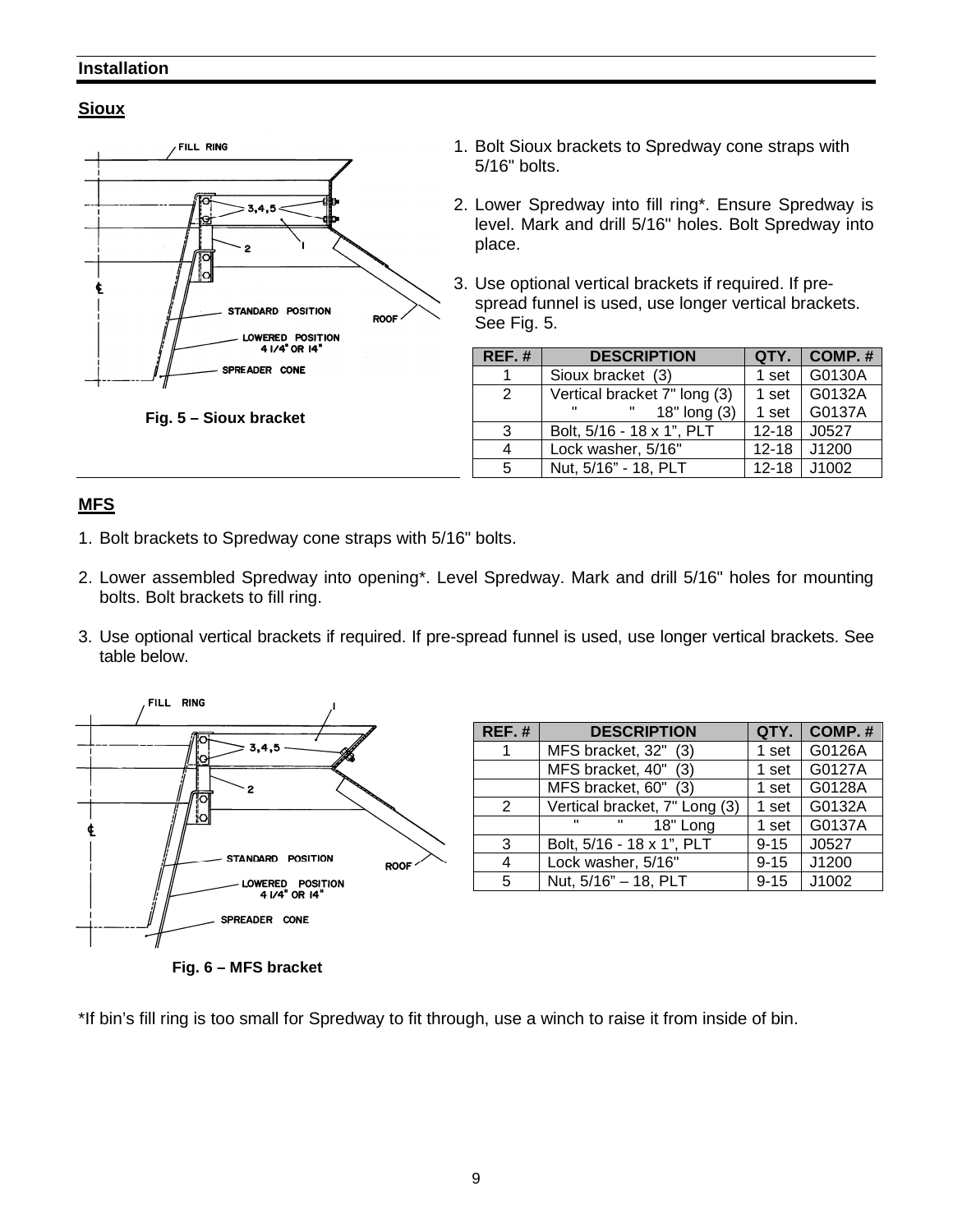#### **OPERATION**

Proper pitch of spreading pans is the key to spreading grain evenly in bin. Pitch may easily be adjusted from top of spreader by rotating prespread disc. See Fig. 7.

**NOTE:** Spredway adjustment wrenches, Kit G01671, are available from Sukup Manufacturing Co.

Maximum capacity for Standard Spredway is 3,000 bushels per hour and for High Capacity is 5,000 bph and for Super High capacity is 7,000 bph.

#### **TO ADJUST SPREADING PATTERN:**

Loosen locking handle and rotate pre-spread disc to change pitch of spreading pans. Begin with spreading pans in level position. Rotate prespread disc clockwise to tilt pans downward. **NOTE:** Change in pitch may not be noticeable unless weight is applied to pans. Falling grain will keep pans in correct position during operation. Lock handle against disc.

**IMPORTANT:** Optimum pitch of spreading pans depends on diameter of bin and amount of grain flowing through spreader. Adjust so bulk of grain hits bin wall about one ring down from eave. To obtain best results, pitch of spreading pans may require adjustment after initial operation.

Center flow holes (see Fig. 2) control amount of grain that falls in center of bin. If grain is too high in center, rotate cover to make opening smaller. If grain is too low in center, rotate cover to make opening larger.

Pre-spread ring is designed to allow for multiple capacity rates. Knockouts on ring can be easily removed to increase rates. Proper settings are essential for peak performance. See Fig. 7 and use table below as a guide. Ring sizes and flow rates generally correspond to fill auger/spout diameters.

|                           | <b>RING SIZE</b>                          | <b>RATE OF FLOW</b> |                                                                     |
|---------------------------|-------------------------------------------|---------------------|---------------------------------------------------------------------|
|                           | 6"                                        | 1,500 bu/hr         |                                                                     |
|                           | 8"                                        | 2,600 bu/hr         |                                                                     |
|                           | 10"                                       | 4,000 bu/hr         |                                                                     |
| PRE-SPREAD<br><b>DISK</b> |                                           |                     | <b>LOCKING HANDLE</b>                                               |
|                           |                                           |                     | PRE-SPREAD<br><b>RING (REMOVE</b><br><b>KNOCKOUTS</b><br>PER TABLE) |
|                           | 6                                         |                     | <b>SWSP0002</b><br>10/12/17MKK                                      |
|                           | 6<br>6<br>e<br><b>BARK</b>                | ە′                  |                                                                     |
|                           | Fig. 7 - Adjusting<br>spreading pan pitch |                     |                                                                     |

**IMPORTANT:** Grain flow must be centered over pre-spread disc for even spreading.

**IMPORTANT:** When looking from top down, make sure spreader is turning counterclockwise.



**WARNING: Disconnect power before adjusting Spredway after installation. Contact with rotating pans could cause death or serious injury.** 

| <b>PROBLEM</b>                 | <b>REASON</b>                           | <b>SOLUTION</b>                        |
|--------------------------------|-----------------------------------------|----------------------------------------|
| 1. Does not run.               | Fuses blown.                            | Replace fuses.                         |
|                                | Belt off.                               | Replace belt.                          |
| 2. Belt comes off flat pulley. | Motor pulley not aligned w/flat pulley. | Align pulley.                          |
|                                | Motor mount bent.                       | Replace motor mount.                   |
|                                | Pitch rod is bent.                      | Replace bent parts.                    |
|                                | Belt not tight.                         | Replace spring & check belt size.      |
| 3. Spreading unevenly.         | Spreader not adjusted properly.         | Adjust spreading pans.                 |
|                                | Spredway not level.                     | Level unit.                            |
|                                | Incoming grain spout not centered over  | Move & secure grain spout over center  |
|                                | pre-spread disc.                        | of pre-spread disc or use a pre-spread |
|                                |                                         | funnel.                                |
| 4. Vibration                   | Spredway improperly or insecurely       | Ensure proper brackets are used.       |
|                                | mounted.                                | Tighten bolts.                         |

**TROUBLESHOOTING**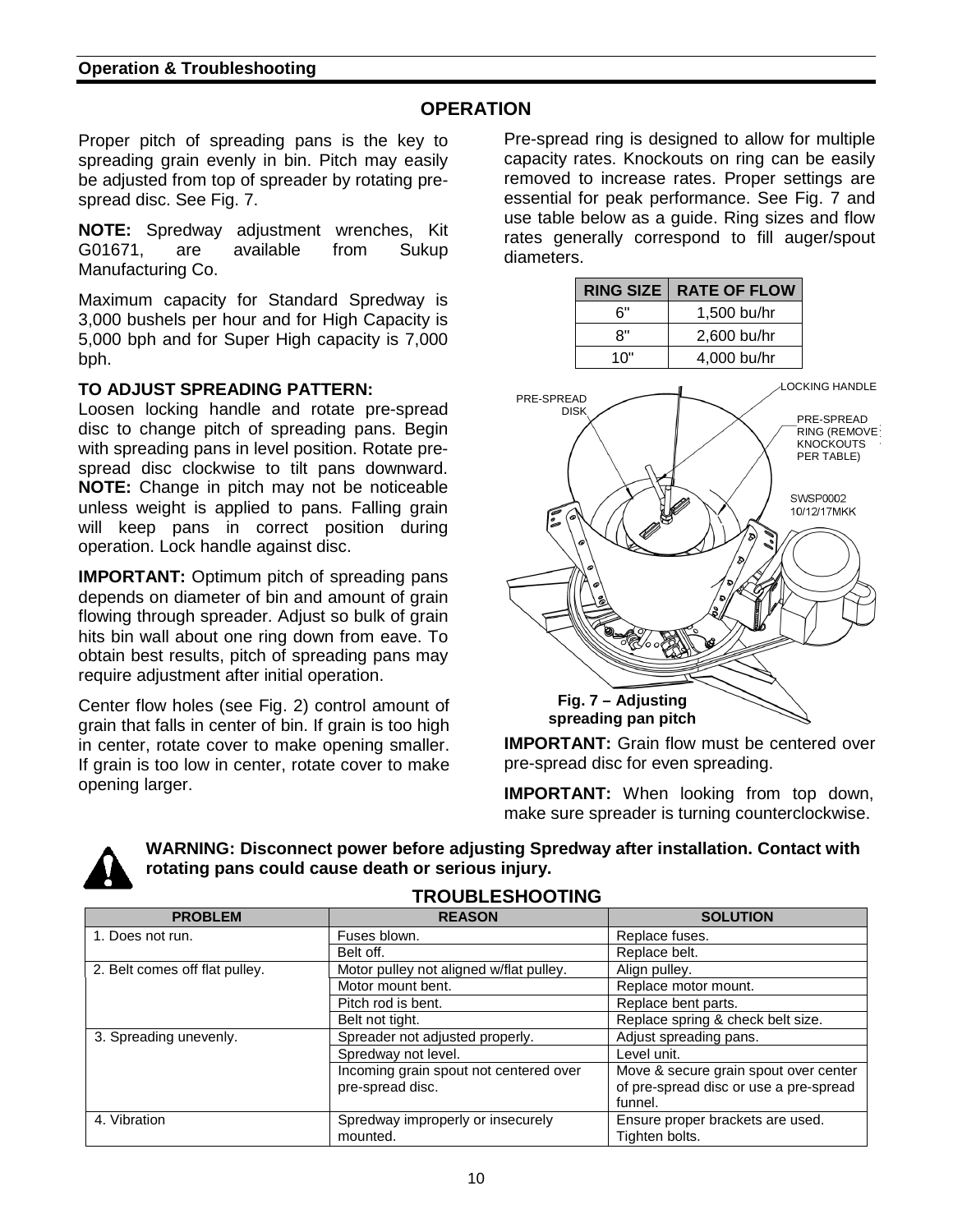#### **Specifications, Wiring & Optional Funnel**

#### **SPECIFICATIONS**

|                           | <b>STANDARD</b>        | <b>HIGH</b><br><b>CAPACITY</b> | <b>SUPER HIGH</b><br><b>CAPACITY</b> |
|---------------------------|------------------------|--------------------------------|--------------------------------------|
| <b>CAPACITY - BU/HR</b>   | Up to 3000             | $3000 - 5000$                  | 5000 - 7000                          |
| <b>MOTOR SIZE</b>         | $1/2$ HP               | $3/4$ HP                       | $1-1/2$ HP                           |
| <b>FRAME SIZE</b>         | H48Z (1PH) / D56 (3PH) | E56 (1PH) / D56 (3PH)          | G56H (1PH) / E56 (3PH)               |
| <b>SHAFT SIZE</b>         | 5/8"                   | 5/8"                           | 5/8"                                 |
| <b>DUTY CYCLE</b>         | Continuous             | Continuous                     | Continuous                           |
| <b>BELT SIZE</b>          | A56                    | <b>B57</b>                     | <b>B57</b>                           |
| <b>MOTOR PULLEY DIA.</b>  | $1 - 3/4"$             | $2 - 1/4"$                     | $2 - 1/4"$                           |
| PRE-SPREAD DISC DIA.      | $3 - 1/2"$             | $3 - 1/2"$                     | 8"                                   |
| <b>SPREADER PAN STYLE</b> | Split-hinged           | Split-hinged                   | Split-hinged                         |
| <b>CONE</b>               | 19" x 12"              | 19" x 12"                      | 19" x 13"                            |
| <b>BIN DIAMETER</b>       | $18' - 33'$            | $24' - 48'$                    | $36' - 60'$                          |

#### **WIRING**

Provide heavy-duty wiring to Spredway motor. Follow applicable electrical codes. Operating voltages for Spredway motors are listed below.

| <b>MOTOR TYPE</b> | <b>FACTORY</b><br><b>PRE-WIRED</b><br><b>VOLTAGE</b> | <b>ALTERNATIVE</b><br><b>VOLTAGE*</b> |
|-------------------|------------------------------------------------------|---------------------------------------|
| $1/2$ hp 1ph      | 115 volts                                            |                                       |
| $1/2$ hp $3ph$    | 230 volts                                            | 460 volts                             |
| $3/4$ hp 1ph      | 115 volts                                            | 230 volts                             |
| 3/4hp 3ph         | 230 volts                                            | 230 volts                             |
| 1-1/2hp 1ph       | 230 volts                                            |                                       |
| 1-1/2hp 3ph       | 230 volts                                            | 460 volts                             |

\* Consult motor nameplate or electrical box cover as to connections needed for using alternative voltage.

#### **OPTIONAL PRE-SPREAD FUNNEL**

Uneven spreading can occur if transport auger is not centered over grain spreader.

A pre-spread funnel is available. It drops grain into center for more level spreading.

#### **Fig. 8 – Pre-spread funnel**

| <b>PRE-SPREAD FUNNEL</b>    |       |  |  |
|-----------------------------|-------|--|--|
| <b>AUGER SIZE</b><br>COMP.# |       |  |  |
| G0175<br>12"                |       |  |  |
| G0155<br>10"                |       |  |  |
| G0136<br>8"                 |       |  |  |
| ิ 6"                        | G0154 |  |  |

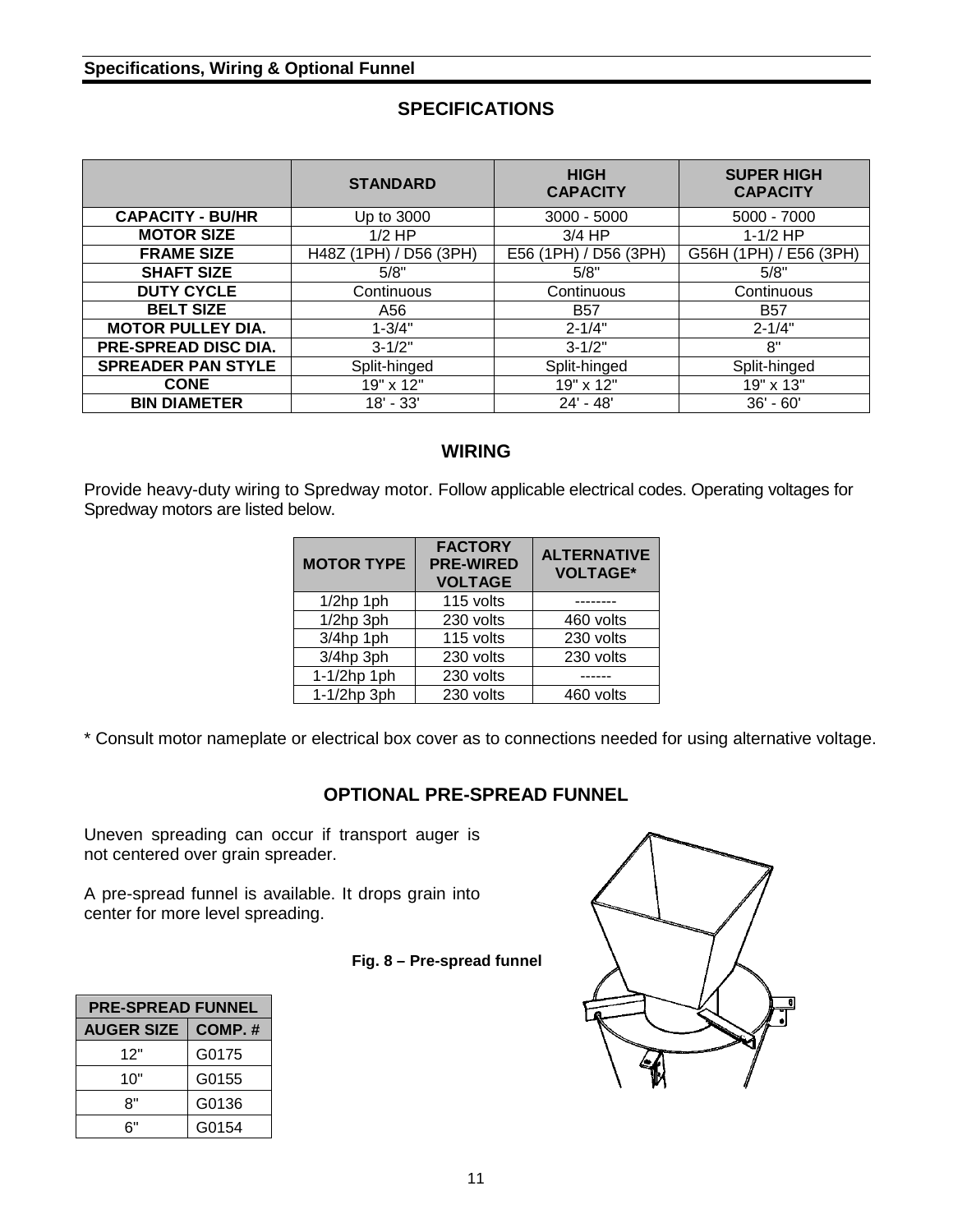#### **PARTS IDENTIFICATION**

#### **Standard and High Capacity Spredway – Galvanized (G01051)**

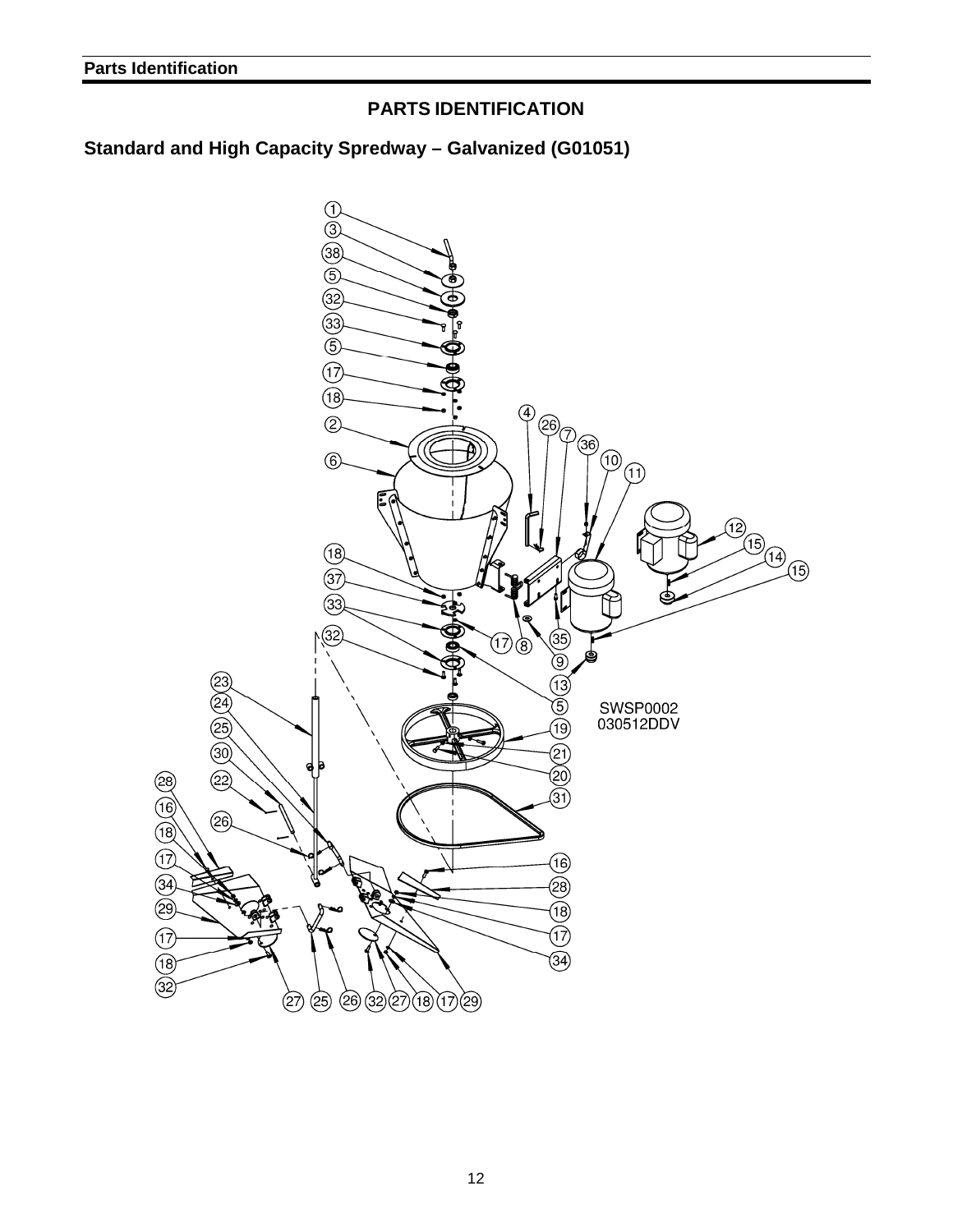#### **Standard and High Capacity Spredway – Galvanized (G01051), Parts List**

All parts except those designated as "Standard" or "High Capacity" are interchangeable between Standard and High Capacity spreaders.

| $REF.$ #        | <b>DESCRIPTION</b>                                 | QTY.           | COMP.#   |
|-----------------|----------------------------------------------------|----------------|----------|
| 1               | Locking handle                                     | 1              | G0112    |
| $\overline{c}$  | Pre-spread ring w/knockouts                        | 1              | G0182    |
| 3               | Pre-spread disc, 3-1/2"                            | 1              | G0111    |
| $\overline{4}$  | Pivot pin                                          | $\overline{1}$ | G0265    |
| 5               | 1" center bearing, FH205-16 ag seal w/lock collar  | $\overline{c}$ | J00058   |
| 6               | Cone                                               | $\mathbf{1}$   | G0145    |
| $\overline{7}$  | Motor mount                                        | $\mathbf{1}$   | G01455   |
| 8               | Double torsion spring                              | $\mathbf{1}$   | J2371    |
| 9               | Flat washer, 1/2", PLT (Optional)                  |                | J1125    |
| $\overline{10}$ | Belt hook                                          | $\mathbf{1}$   | G0153    |
| 11              | Motor, .5hp 1ph 115V wired Standard                |                | G0138    |
|                 | Motor, .5hp 3ph 230V wired Standard                |                | G0140    |
|                 | Motor, .5hp 3ph 440V wired Standard                |                | G0146    |
| $\overline{12}$ | Motor, .75hp 1ph 115V wired High Cap & Wide Spread | $\mathbf{1}$   | G0142    |
|                 | Motor, .75hp 3ph 230V wired High Cap & Wide Spread |                | G0144    |
|                 | Motor, .75hp 3ph 440V wired High Cap & Wide Spread |                | G0148    |
| 13              | Pulley, 1-3/4 x 5/8", Standard                     | 1              | J0290    |
| 14              | Pulley, 2-1/4 x 5/8", High Cap & Wide Spread       | $\mathbf{1}$   | J0299    |
| 15              | Key, 3/16 x 3/16 x 1"                              | $\mathbf{1}$   | G0150    |
| 16              | Bolt, 5/16 - 18 x 1" GR5                           | $\overline{2}$ | J0527    |
| 17              | Split lock washer, 5/16", PLT                      | 10             | J1002    |
| 18              | Nut, 5/16" - 18                                    | 10             | J0527    |
| 19              | Pulley, 16" cast                                   | $\mathbf{1}$   | G0116    |
| 20              | Locking bolt, 5/16 - 18-20 x 1", GR5               | $\overline{c}$ | J0527    |
| 21              | Nut, 5/16" - 18                                    | $\overline{c}$ | J1002    |
| 22              | Hairpin clip                                       | $\overline{2}$ | J5410    |
| 23              | Main bearing tube                                  | $\mathbf{1}$   | G0161    |
| 24              | Pan pitch adjusting rod                            | $\overline{1}$ | G0121    |
| 25              | Pitch control arm                                  | $\overline{c}$ | G0123    |
| 26              | Cotter pin, 1/8" x 1-1/2"                          | 5              | J1421    |
| $\overline{27}$ | Center flow control                                | $\overline{2}$ | G0149-04 |
| 28              | Spreading vane                                     | $\overline{2}$ | G0149-03 |
| 29              | Hinged spreader pan                                | $\overline{2}$ | G01661   |
| 30              | Hinged pan pin                                     | $\overline{1}$ | G0122    |
| 31              | Belt, A56 (Standard)                               | $\mathbf 1$    | J0235    |
|                 | Belt, B57 (High Cap & Wide Spread)                 | $\mathbf 1$    | J0236    |
| 32              | Carriage bolt, 5/16 - 18 x 1"                      | 8              | J0535    |
| 33              | 3-hole flangette                                   | 4              | J0098    |
| 34              | Flat washer, 5/16", PLT                            | $\overline{2}$ | J1111    |
| 35              | Screw, 5/16 - 18 x 3/4"                            | 1              | J0520    |
| 36              | Lock nut, 5/16" - 18                               | 1              | J1003    |
| 37              | Bottom bearing cover                               | 1              | G0164    |
| 38              | Top bearing cover                                  | $\mathbf{1}$   | G0163    |

**\*\*\*\*\*\*HINGED SPREADER PAN ASSEMBLY # G0165 \*\*\*\*\*\***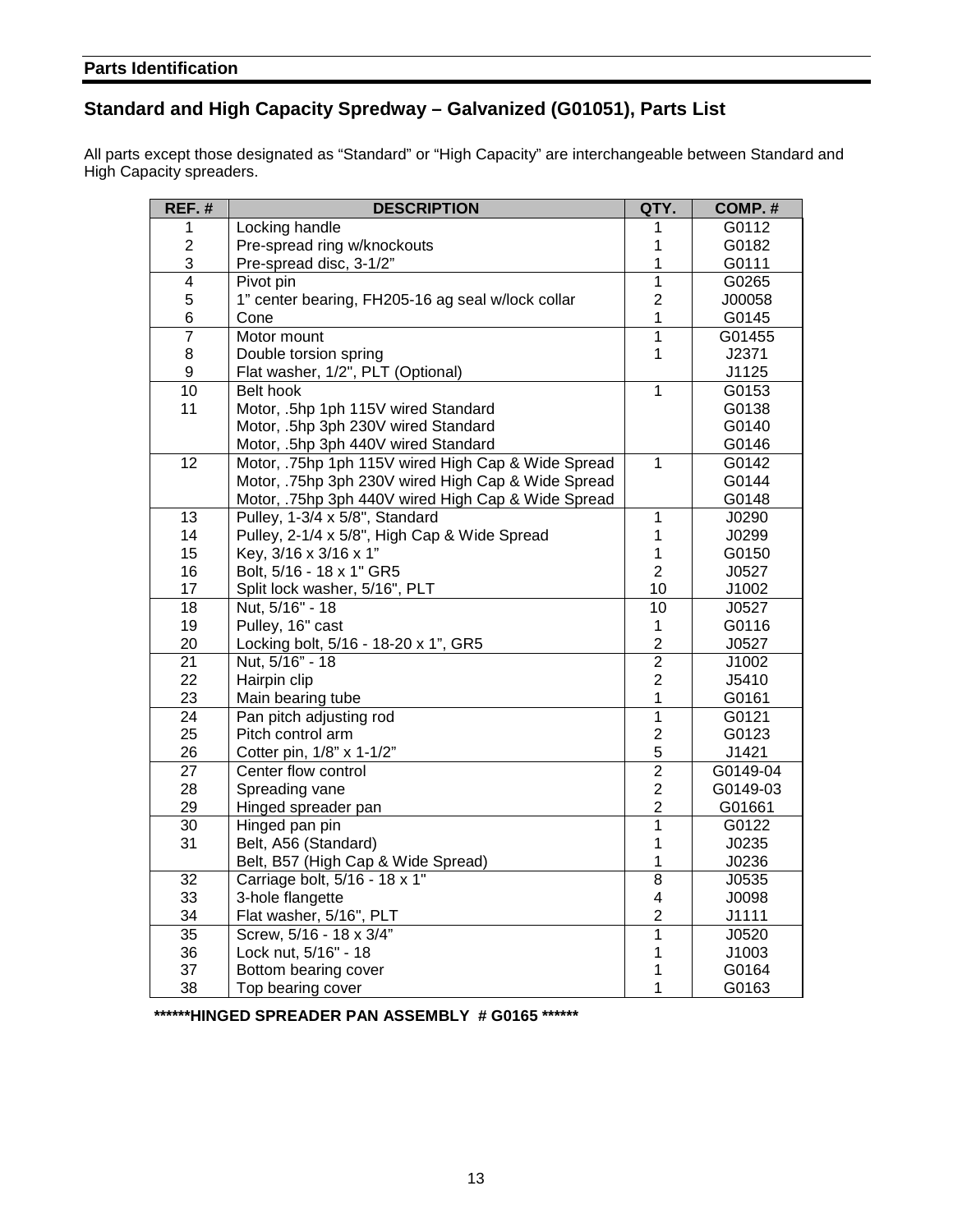#### **Super High Capacity Spredway – Galvanized (G0250)**

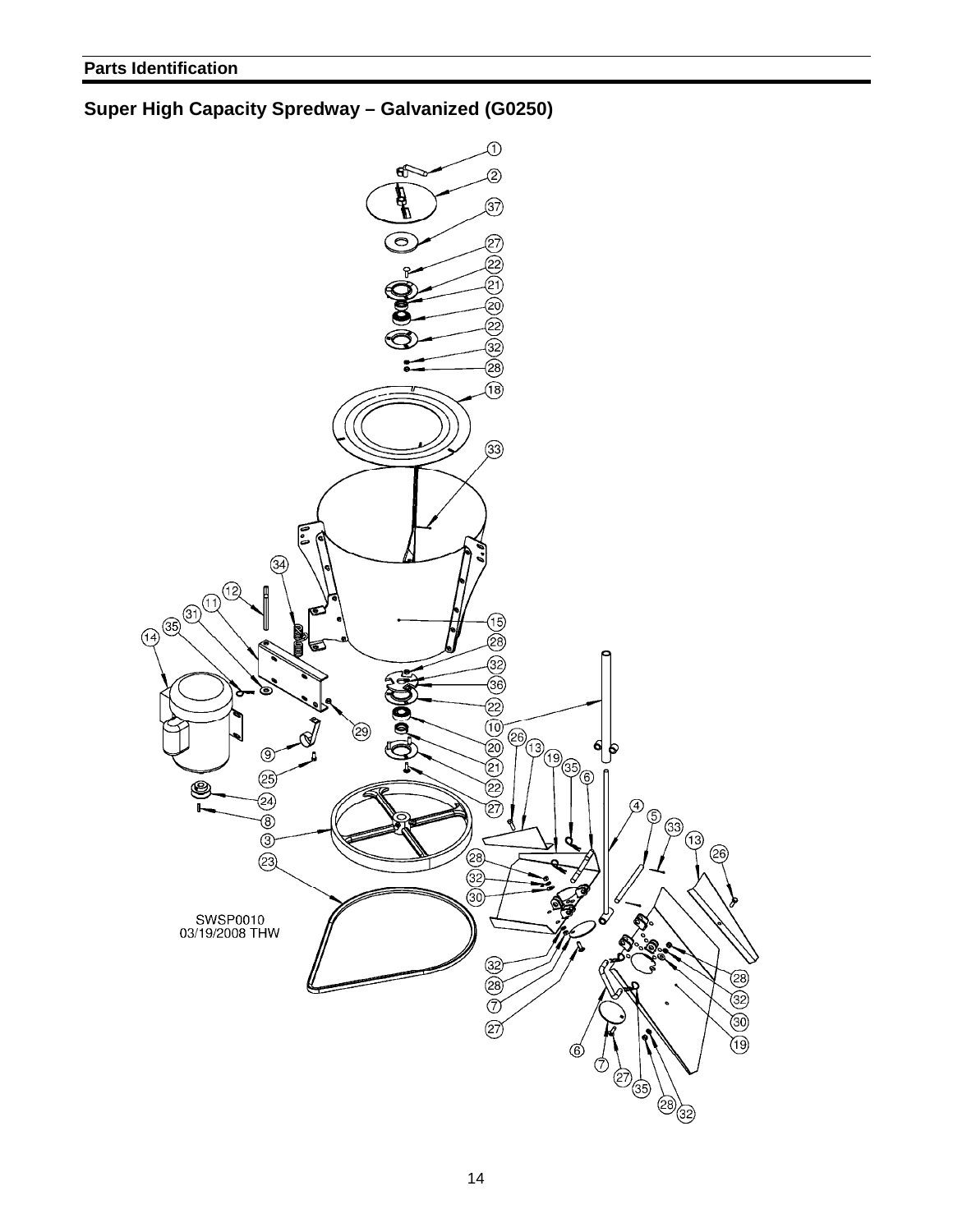#### **Super High Capacity Spredway – Galvanized G0250, Parts List**

| REF.#                   | <b>DESCRIPTION</b>                                 | QTY.                    | COMP.#   |
|-------------------------|----------------------------------------------------|-------------------------|----------|
| 1                       | Locking handle, 1/2 x 5-1/2"                       | 1                       | G0112    |
| $\overline{2}$          | Pre-spread disc, Standard                          | $\overline{1}$          | G0113    |
| $\overline{3}$          | Flat pulley, 16"                                   | $\overline{1}$          | G0116    |
| $\overline{\mathbf{4}}$ | Pan pitch adjusting rod                            | $\mathbf{1}$            | G0121    |
| $\overline{5}$          | Pan hinge pin                                      | 1                       | G0122    |
| $\,6$                   | Stationary pitch control arm                       | $\overline{c}$          | G0123    |
| $\overline{7}$          | Center fill door                                   | $\overline{2}$          | G0149-04 |
| $\overline{8}$          | Square key, 3/16 x 1"                              | $\mathbf{1}$            | G0150    |
| $\overline{9}$          | Galvanized belt catcher                            | $\overline{1}$          | G0153    |
| 10                      | Main bearing hinged tube shaft                     | $\overline{1}$          | G0161    |
| 11                      | Motor mount                                        | $\overline{1}$          | G0262    |
| 12                      | Motor mount pivot pin                              | $\mathbf{1}$            | G0265    |
| 13                      | Spreading vane                                     | $\overline{2}$          | G0266    |
|                         | Motor, 1.5hp, 1ph, 230V, Super Hi-Cap              | $\mathbf{1}$            | G0272    |
| 14                      | Motor, 1.5hp, 3ph, 230V, Super Hi-Cap              | 1                       | G0273    |
|                         | Motor, 1.5hp, 3ph, 460V, Super Hi-Cap              | 1                       | G0274    |
| 15                      | Spreader cone                                      | $\overline{1}$          | G02921   |
| 16                      | Center bracket                                     | $\overline{3}$          | G02922   |
| 17                      | Motor mount bracket                                | $\overline{1}$          | G02923   |
| 18                      | Pre-spread ring, Super-High                        | 1                       | G02924   |
| 19                      | Spreader pan, Super-High                           | $\overline{2}$          | G02991   |
| $\overline{20}$         | 1" center bearing, FH205-16, ag seal w/lock collar | $\overline{2}$          | J00058   |
| $\overline{21}$         | 1" lock collar                                     | $\overline{2}$          | J0067    |
| $\overline{22}$         | 3-hole flangette for 205 bearing                   | $\overline{\mathbf{4}}$ | J0098    |
| $\overline{23}$         | Belt, B57 (High Cap & Wide Spread)                 | $\overline{1}$          | J0236    |
| $\overline{24}$         | Pulley, 2-1/4" OD, 5/8", single, B groove          | $\overline{1}$          | J0299    |
| $\overline{25}$         | Screw, 5/16 - 18 x 3/4", PLT                       | $\overline{1}$          | J0520    |
| 26                      | Screw, 5/16 - 18 x 1", PLT                         | $\overline{\mathbf{4}}$ | J0527    |
| $\overline{27}$         | Carriage bolt, 5/16 - 18 x 1"                      | 8                       | J0535    |
| $\overline{28}$         | Hex nut, 5/16" - 18, PLT                           | $\overline{12}$         | J1002    |
| $\overline{29}$         | Nylon lock nut, $5/16" - 18$                       | $\overline{1}$          | J1003    |
| 30                      | Flat washer, 5/16"                                 | $\overline{2}$          | J1111    |
| $\overline{31}$         | Flat washer, 1/2"                                  | $\overline{1}$          | J1125    |
| $\overline{32}$         | Split lock washer, 5/16, PLT                       | 10                      | J1200    |
| 33                      | Cotter pin, 1/8 x 1-1/2", PLT                      | 5                       | J1421    |
| 34                      | Double torsion spring                              | 1                       | J2371    |
| $\overline{35}$         | Hairpin clip, .09 x 2"                             | $\overline{5}$          | J5410    |
| 36                      | Bottom bearing cover                               | $\overline{1}$          | G0164    |
| $\overline{37}$         | Top bearing cover                                  | $\overline{1}$          | G0163    |